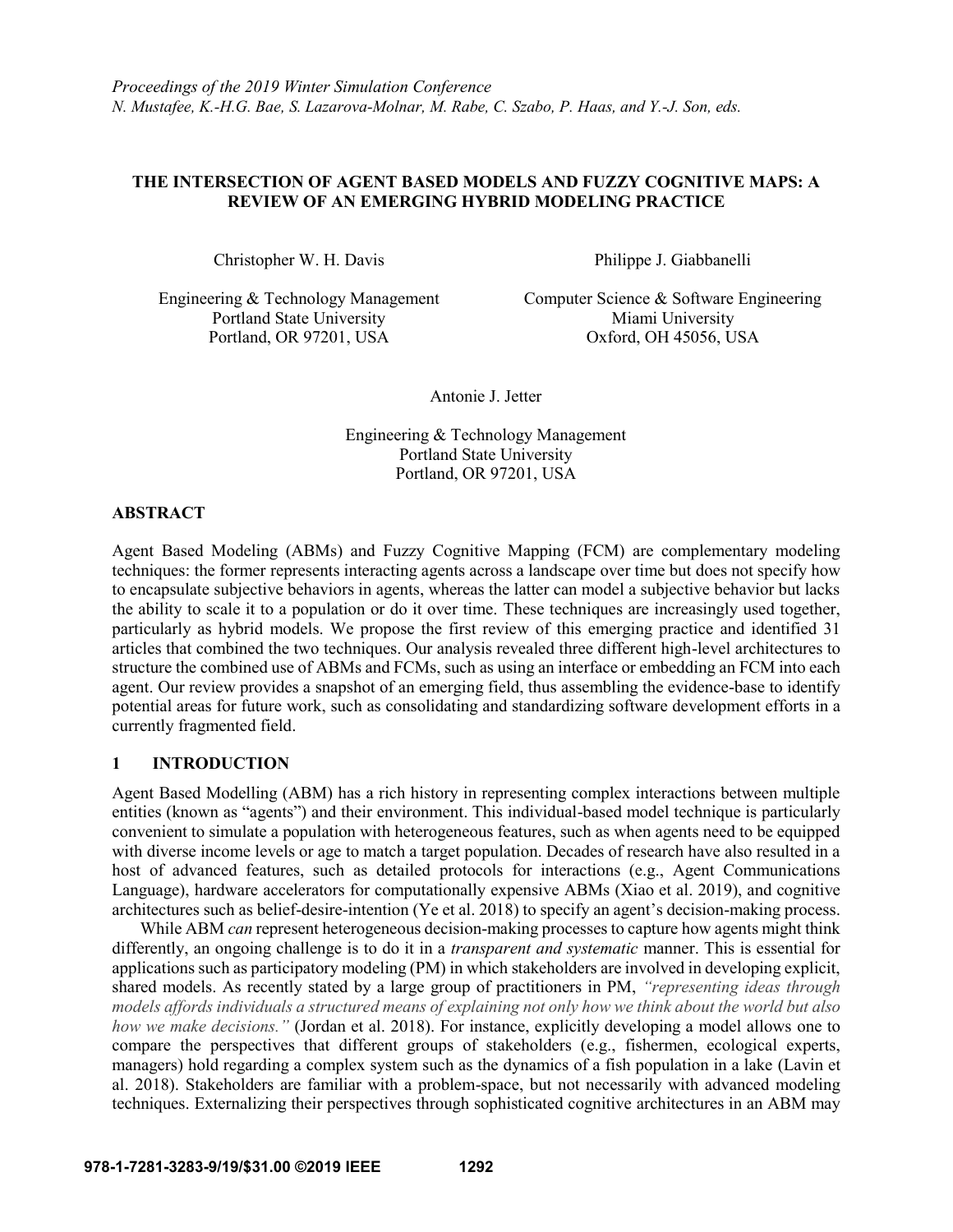present a technical barrier, thus making it less evident that the simulated actions of virtual agents are the consequence of the ideas held by the stakeholders. There is thus a gap between the transparent and standardized ways in which stakeholders model their understanding of the problem-space, such as using maps (Giabbanelli et al. 2019), and the way those maps are represented using Agent-Based Models.

The aggregate-level simulation technique of Fuzzy Cognitive Maps (FCMs) faces the opposite problem. This technique is commonly employed in participatory modelling (Voinov et al. 2018) as a wealth of reviews document its easy-of-use by stakeholders (Jetter 2006; Papageorgiou 2013). Rooted in soft computing, Fuzzy Cognitive Mapping allows stakeholders to intuitively represent vagueness (e.g., a factor has a "very strong" impact onto another), can incorporate data through learning algorithms (Papageorgiou 2013), and can be built from text (Alibage et al. 2018; Alizadeh and Jetter 2017) such as transcripts of a stakeholder's interview (Pillutla and Giabbanelli 2019). While FCMs can thus provide a transparent and systematic approach to externalizing how stakeholders make decisions, they lack the expressive power of individual-level techniques such as ABMs: they do not account for dimensions such as space and time, and their focus on *one* model does not specify how individuals would interact. The later was summarized through a metaphor as "the FCM methodology can provide the agents' brains, but brains cannot directly interact: they must be placed insides bodies" (Giabbanelli et al. 2019).

Combining other Modeling and Simulation (M&S) methods with ABM is not new. Several other reviews have been conducted that look at hybrid modeling with other M&S techniques, for example by combining System Dynamics (SD) models into Agents (Swinerd and McNaught 2012) or combining ABM with SD and Discreet Event Simulation (DES) (Borshchev 2013). These reviews are useful in that they show the utility in combining M&S methods, but they do not address the combination of ABM and FCM specifically.

Given the complementarities between FCM and ABM there have been several independent efforts to combine the two methods. These combinations come in very different ways: some are focused on externalizing the mental models of stakeholders and 'plugging' them into the decision-making processes of agents (Giabbanelli et al. 2019), while methods such as Fuzzy Cognitive Agents regulate the interactions of agents through an FCM (Borrie et al. 2006a). Although both ABM and FCM have been the subjects of numerous reviews, there is currently no review covering their intersection. Our work contributes to addressing this knowledge gap by reviewing published articles with a focus on two questions:

- Q1: Why do studies combine ABMs and FCM?
- Q2: Which architectures support the combination of ABMs and FCM?

The remainder of this paper is structured as follows. In section 2, we offer a background on the two modelling techniques of ABM and FCM. Since the Winter Simulation community regularly features work on ABM but fewer articles on FCM, we succinctly cover the former and provide more details on the latter. The methodology of this review is outlined in section 3, providing the steps to find relevant articles, the number of articles retained at each step, and Balaban's Method Formats (MF) on hybrid models. Building on this, section 4 analyzes the final set of articles with respect to our two research questions. Our findings are contextualized and discussed in section 5, and we conclude by summarizing the core implications.

### **2 BACKGROUND**

### **2.1 Agent Based Models**

Agent Based Models (ABMs) are programmatic experiments used to model interactions between individual actors (known as "agents") and their environment. ABMs are written in a variety of programming languages, from non-computer scientist interfaces such as Netlogo (Wilensky 1999) to Java and Python. Regardless of the language used, ABMs consist of an application where a user can define their agents, the landscape in which they live, and the rules that govern their existence and interactions. A well-known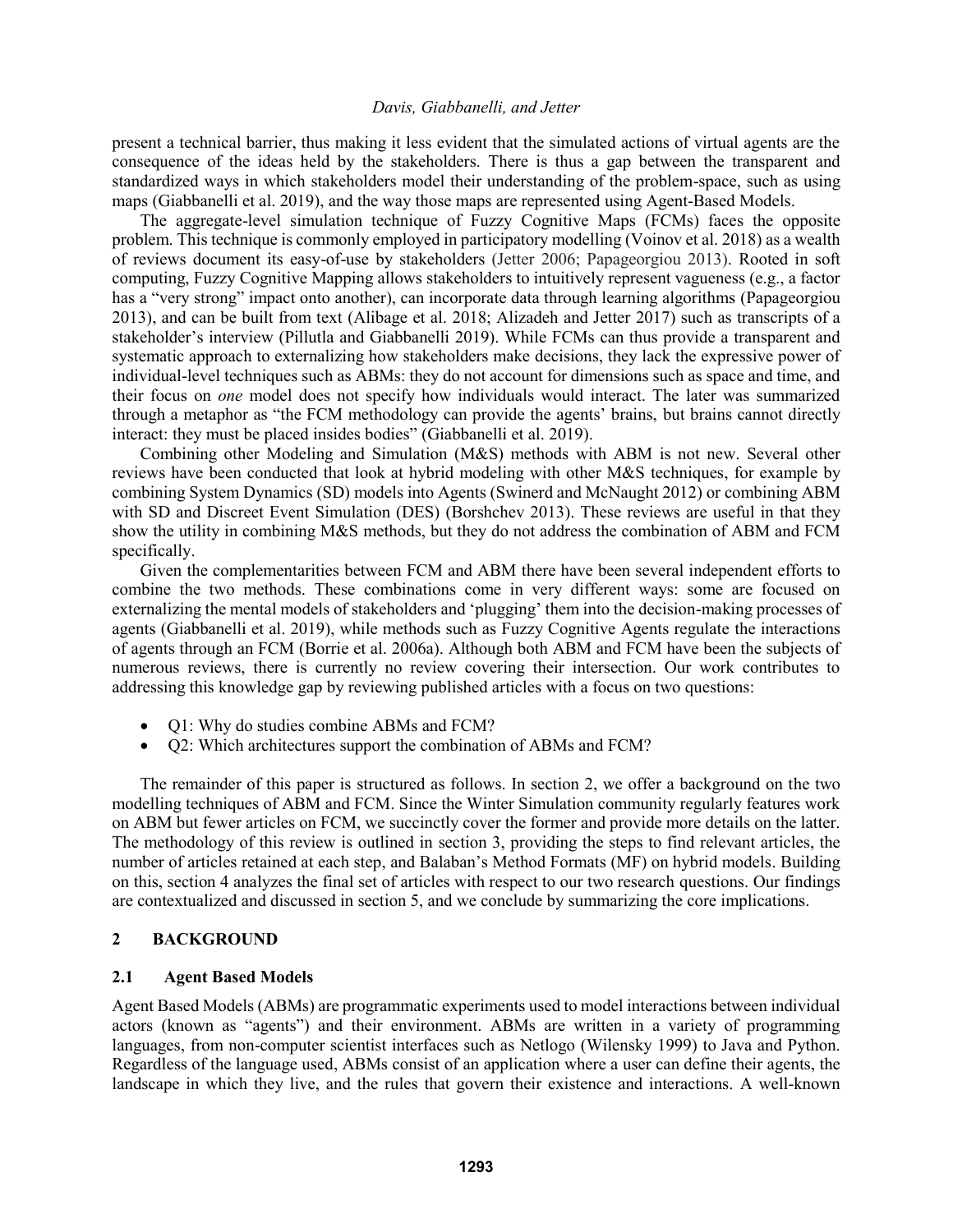example is the Sugarscape where a few simple rules suffice to reproduce many traits of human society which we generally perceive as complex (Epstein and Axtell 1996). ABMs have been used for modelling a variety of systems across a large range of disciplines from electrical grids (Ringler et al. 2016) to social simulation (Conte et al. 2001; Gilbert 2008). Part of the power of ABMs is the ability to gain understanding of complex phenomena by breaking them down into simple rules to examine their fundamentals. This leads to the concept of *emergence* (Goldstein 1999), where macro-level patterns emerge through the micro-level interaction of agents in their environment.

### **2.2 Fuzzy Cognitive Maps**

Similarly to ABM, Fuzzy Cognitive Maps (FCMs) have a history spanning several decades since their introduction in (Kosko 1986). They have been used in application contexts as varied as wind energy deployment (Amer et al. 2011), fishery management (Lavin et al. 2018), or engineering and technology management (Jetter 2006). Many reviews of FCMs highlight that the technique's popularity for aggregate modeling owns to its relative simplicity while retaining predictability (Glykas 2010; Papageorgiou et al. 2013; Papageorgiou 2013; Jetter and Kok 2014; Felix et al. 2017).

The typical elicitation of an FCM from a participant focuses on listing relevant factors (i.e. nodes), identifying which ones have an effect on others (i.e. directed edges), and categorizing the strength of these effects using linguistic variables such as 'very strong' or 'medium' (which are turned into numerical edge weights via fuzzy logic). The use of fuzzy constructs such as 'medium' contributes to positioning FCM as a suitable approach for modeling human decision making in the presence of vagueness. In other words, fuzzy constructs allow FCMs to reflect human perspective based on an uncertain context (Papageorgiou et al. 2017). This elicitation process is relatively intuitive as it requires neither modeling expertise nor hard data, particularly in comparison with other aggregate approaches such as System Dynamics. The process also limits the capabilities of an FCM: since participants are not asked to specify the temporal aspect of a model (e.g., time scales associated with edges or the presence of delays), an FCM cannot predict when specific outcomes are obtained, unlike a System Dynamics model. However, an FCM retains some predictive abilities, which places it in the class of computational models rather than conceptual models such as causal loop diagrams or mind maps (Voinov et al. 2018). In an FCM, dynamics are computed by updating the value of each node based on connected nodes and the strength of these connections. In other words, a factor's level can change across iterations based on the level of factors that influence it, mediated by the strength of the influences. Given the absence of a temporal dimension, an FCM does not typically perform updates for a set number of iterations, unlike an ABM which may run for 52 steps because each represents a week and the model has a horizon of one year. An FCM thus updates the values of nodes until a subset of them (designated as model outputs) stabilizes, that is, converges to a fixed point. This convergence may not be guaranteed depending on the update function chosen for an FCM, as some produce a unique fixed point while others allow for a limit cycle or chaotic attractor (Knight et al. 2014).

# **3 RESEARCH METHODS**

We performed our search using Google Scholar in April 2019, without restricting the start date. Our initial results using "ABM" AND "FCM" as search terms were not satisfactory, as many publications use these acronyms with different meanings. We ensured that acronyms were used within the right application context by adding search terms: "ABM" AND "FCM" AND "fuzzy" AND "agent". This approach yielded 103 publications. We read each publication to ensure that it satisfied at least *one out of two* criteria, or it was removed from the results. Both criteria target publications that do not only *mention* ABM and FCM but *use* both. Such publications are the crux of the present review given our focus on combining these techniques.

The first criterion was to use ABM and FCM in creating a single model. This can lead to a tight integration of both techniques. Studies that did not meet this criterion included cases that mentioned the two methodologies without using both (Murungweni et al. 2011; Ghaderi et al. 2012; Dejam 2015), and a few studies that compared rather than integrated the two methodologies (Wildenberg et al. 2010; Gray et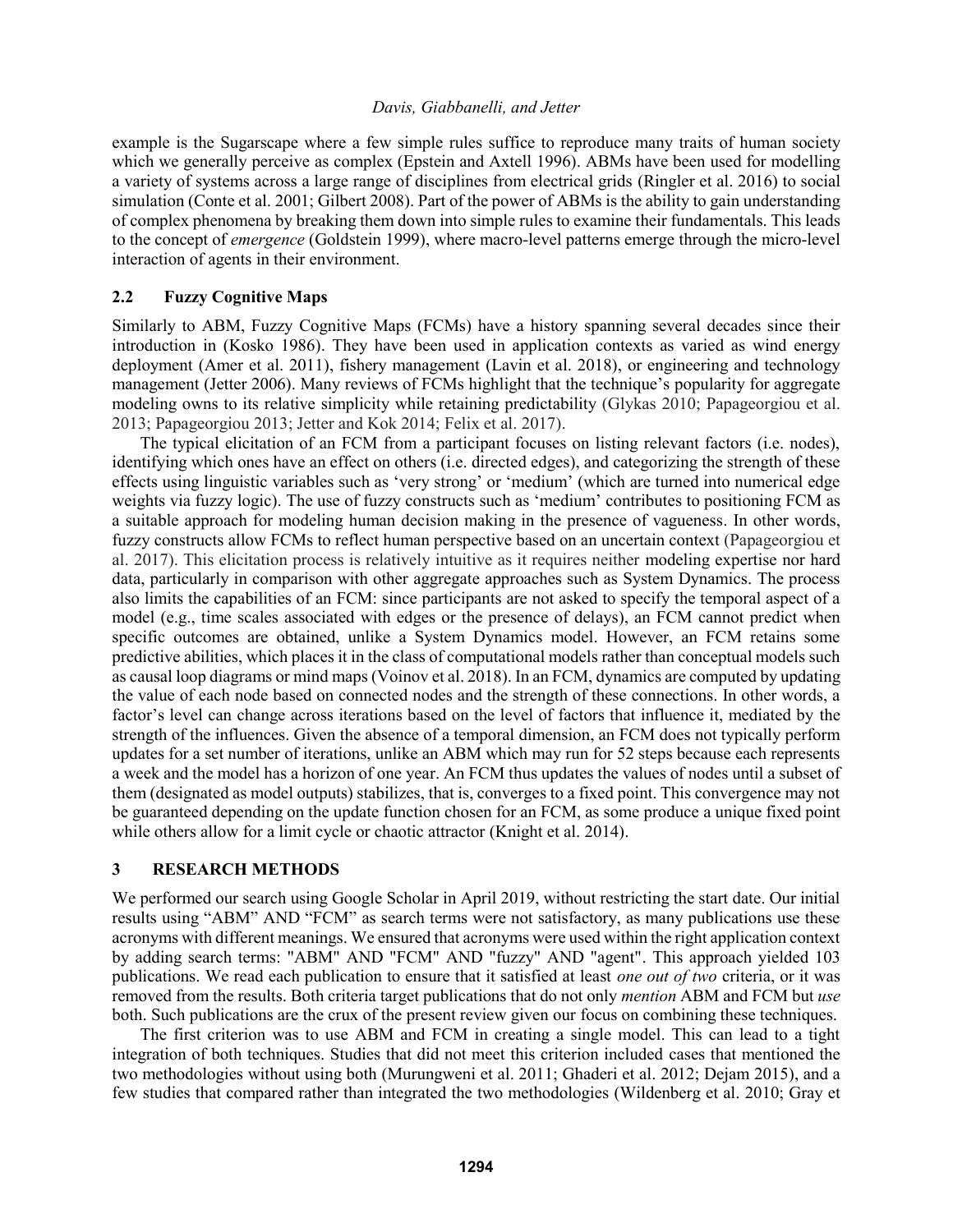al. 2018). Studies that did not pass this criterion of a hybrid model were included if they satisfied the second criterion.

The second criterion for inclusion in this review is to use FCM to define some "agents" without having to incorporate them as part of an ABM (e.g., with social and/or environmental interactions). Although publications in this category do not explicitly involve both methods, the agents created through the FCM *could* have been added in an ABM as a minor extension. Such publications are thus relevant to assess possible uses of FCMs in respect with ABMs moving forward.

Given our two criteria, we specifically seek studies in *hybrid simulation*. As defined by Mustafee and Powell, these are studies in which two or more techniques are applied at the stages of model development or implementation (Mustafee and Powell 2018). It differs from the broader notion *of hybrid systems modeling*, in which various techniques may be used for conceptual modeling, validation, verification, or experimentation.

Finally, we categorize the results into the Method Formats (MF) proposed by (Balaban 2014) to relate these hybrid techniques back to the M&S literature. Although Balaban did not specifically include FCMs in his analysis, three of the six MFs that are proposed to generalize mixed-methods modelling pertain directly to the way FCM and ABM have been combined in the papers that we identified. Consequently, our findings will identify the specific MF to which each combination belongs.

# **4 RESULTS**

### **4.1 Overview**

The search process summarized in section 3 resulted in 31 publications. Although several themes appear across this corpus, our review focuses on *how* ABM and FCM are combined rather than whether some combinations are more prevalent in some fields or for some research groups. By dividing the corpus with respect to how the combination was operated, we assigned each of the 31 publications to one of two nonoverlapping groups:

- 1. Works combining FCM and ABM. This is done *explicitly* in a group which we label "ABM+FCM" (n=16). It is done implicitly when authors use FCMs to design interacting agents (known as Fuzzy Cognitive Agents or "FCA") showing emergence but do not explicitly call out the use of ABM  $(n=11)$ .
- 2. Other publications using ABM and FCM together in a novel way (n=4).

Figure 1 summarizes the results broken down by group, and over time. Besides a single paper in 1995, we observe that research in this area started in the mid 2000's and has increased going into 2010's.



Figure 1: Number of selected publications, per group and over time.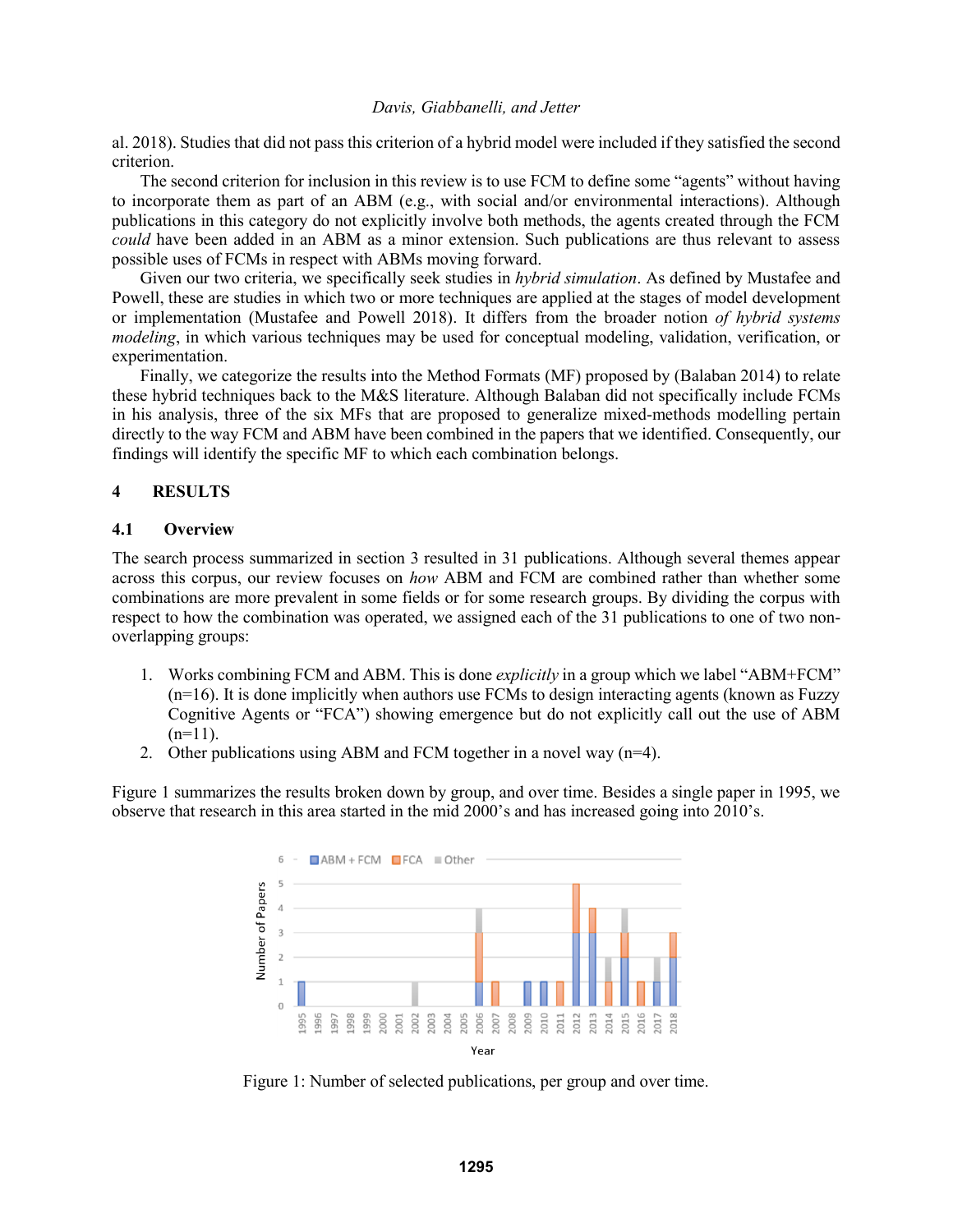The next subsection focuses on works combining FCM and ABM, which are organized into three categories based on how the hybrid is designed. The relation with Balaban's Method Format (MF) is highlighted in each category. We then briefly discuss the other publications and their unique take on the hybridization.

# **4.2 Group 1: ABM + FCM**

Of all the papers we reviewed there were only 16 which truly combined and explicitly recognized the two methodologies, including a sufficient description of the approach taken and/or or results that reflected the strength of jointly using ABM and FCM.

Giabbanelli and colleagues gave two high-level ways to combine FCM and ABM (Giabbanelli et al. 2017): either as micro to macro, where FCMs are used as agents in an ABM (Figure 2 – Method A); or as macro to micro, which uses FCM to set the context of one or multiple ABMs (Figure 2 – Method B). A third way is evoked but not formally specified: the emergent values from agent interactions can be used to build an FCM (Figure 2 – Method C). We will refer to methods A, B, and C throughout this subsection. Intuitively, we can also think of them as "FCMs in an ABM" (Method A), "ABMs in an FCM" (Method B), or "FCM via ABM" (method C).



Figure 2. Potential combinations of FCM and ABM. Adapted from (Giabbanelli 2017) with added MF categorization (Balaban 2015).

#### **4.2.1 Method A: Micro to Macro**

Method A is by far the most popular approach in combining ABM and FCM, as several articles use FCM as decision models for agents. This is in line with MF VI, where one method is enclosed in another method (Balaban 2015). In this case FCM is enclosed in ABM, as the "brains" of the agents in the larger model.

The Method A approach is often driven by studies of decision-making through the lens of evolution in artificial life. In several articles, FCM serves to structure the decision-making process of agents in a predatory-prey ABM. Gras and colleagues created a model were predators and preys have their own FCMs, and can pass it to their offspring based on an evolutionary process (Gras et al. 2009). The second example builds on this research, where agents are given a genetic makeup represented by an FCM and the evolution is observed over time (Khater et al. 2012). The model of Khater and colleagues is called 'ecological simulations' (EcoSim). Finally Nachazel uses similar techniques, but replaces parts of the FCM in the agents with analytic hierarchy process (AHP) based models which are faster to execute (Nacházel 2015).

The next logical grouping of studies uses Method A in the context of social study. Several of these works articulate the case for representing mental models as FCM and leveraging them to program agents of an ABM. However, such models are not always created as part of the study. Ortolani *et. al* discussed the potential of combining FCM with ABM extensively in their analysis of farming policy in the EU (Ortolani 2010). The authors' contribution is primarily to outline the appeal of the method for future studies in policy analysis. Jackson followed a similar outline (Jackson 2013) by suggesting that the behavior of crowds can be modeled by equipping individuals with FCMs that interact through cellular automata (which is functionally equivalent to an ABM in this study). Similarly, several parts of (Giabbanelli 2014)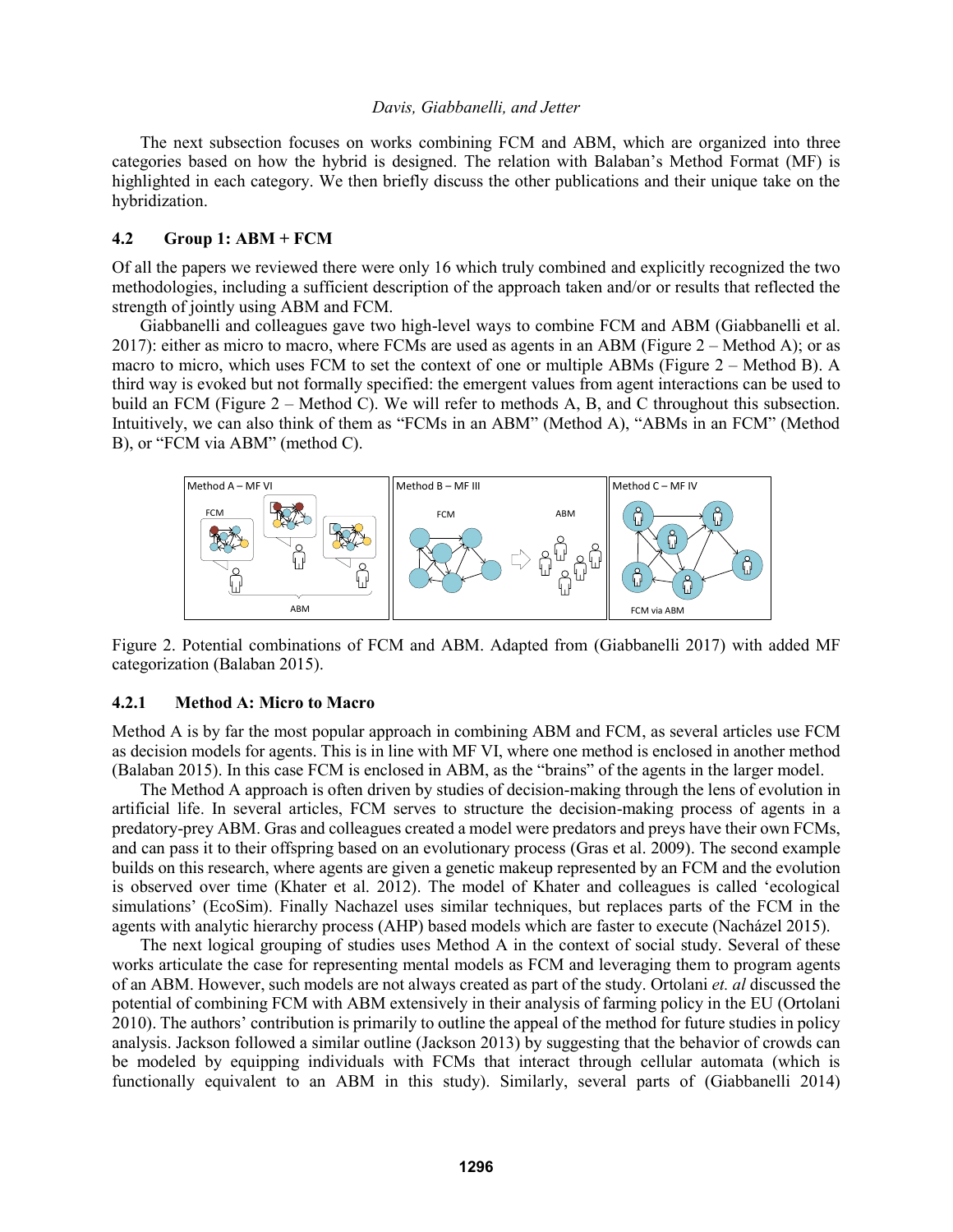conceptualized how FCMs could provide the 'brains' of agents representing people or places in an insurgency, but the study did not proceed to the simulation and experimentation stages.

While these three studies explain potential applications, the most detailed technical paper in this group studies the negotiation of ticket prices using FCM models in the context of an ABM (Lee et al. 2012b). The authors designed and implemented a framework for negotiation, which they called Multi-Agent based Mobile Negotiation Framework (MAMON). In this location-based negotiation framework, agents represent buyers and sellers (each with their own FCM-based mental model) and their interactions go through a coordinator agent serving as a broker. Simulations performed using NetLogo track the benefits of the buyer and seller agents, and the emergent behavior (across agents) serves to validate the ticket selling framework.

Although most studies were devoted to evolution in artificial life and social science, questions arising in other fields also motivated the development of a hybrid FCM-ABM with method A. Giabbanelli combined FCMs with complex networks (as simplified ABMs) to study health behaviors (Giabbanelli 2014). This study is closer to the work of Lee *et al.* in terms of touching on many stages of modeling and simulation, since Giabbanelli and colleagues also presented and implemented a framework which serves to generate simulation results. The final field represented is socio-ecological management. One study combined FCMs with ABM to better capture human decision-making activities as they shape socioecological systems (Elsawah et al. 2015).

As aforementioned, some publications served as position papers detailing *why* a combination should be done (Ortolani et al. 2010; Jackson 2013), others explained *how* to do it only in algorithmic terms (Gras et al. 2009; Giabbanelli 2014), and three discussed the implementation. Given that ABM and FCM are ultimately executed through software, researchers have important architectural choices to make in an implementation that combines them. One paper was noteworthy in detailing the process through a framework called ICTAM (Interviews, Cognitive mapping, Time sequence UML, All-encompassing framework, and numerical agent-based Models), shown in Figure 3 (Elsawah et al. 2015). An FCM is first constructed, then turned into a UML diagram or pseudocode, and finally implemented in an ABM program such as NetLogo. The authors give a concrete case and walk the reader through the entire process, including code examples.

| Create FCMs                                                 |                   | Convert to agents |                   |                      |                       |
|-------------------------------------------------------------|-------------------|-------------------|-------------------|----------------------|-----------------------|
| Create<br>Conduct<br>cognitive<br><b>Interviews</b><br>maps | Aggregate<br>maps | Convert to<br>UML | Aggregate<br>maps | Create<br>pseudocode | Incorporate<br>in ABM |

Figure 3: ICTAM methodology (Elsawah et al. 2015).

A more implicit type of hybrid models is provided by Fuzzy Cognitive Agents (FCA), which are designed to be used as autonomous agents that interact in an ABM. For example, an FCM would be used to define an AI-based agent or set of agents, and those agents are then used as building blocks in a larger simulation. The key idea of FCAs is that an agent interacts with other agents in an environment and the basis of the interaction is defined with FCM. While this is another example of method A (Figure 2), authors using FCA have *explicitly* recognized FCM based agents as FCAs and hence we examined their work separately.

Borrie and colleagues introduced FCAs in 2006 (Borrie et al. 2006a). FCAs typically use Method A, and can be applied to many problems from making software more adaptable in the face of poor or lacking requirements (Sinha et al. 2016), to estimating software development costs (Kazemifard et al. 2011), to exploring change management in product development (Beroule et al. 2014). One particularly detailed study using FCAs in Method A is the APIC platform (Agents for Product Integrated Communication) by Ostrosi *et al.*, which uses multiple levels of Fuzzy agents to form "communities" based on expert feedback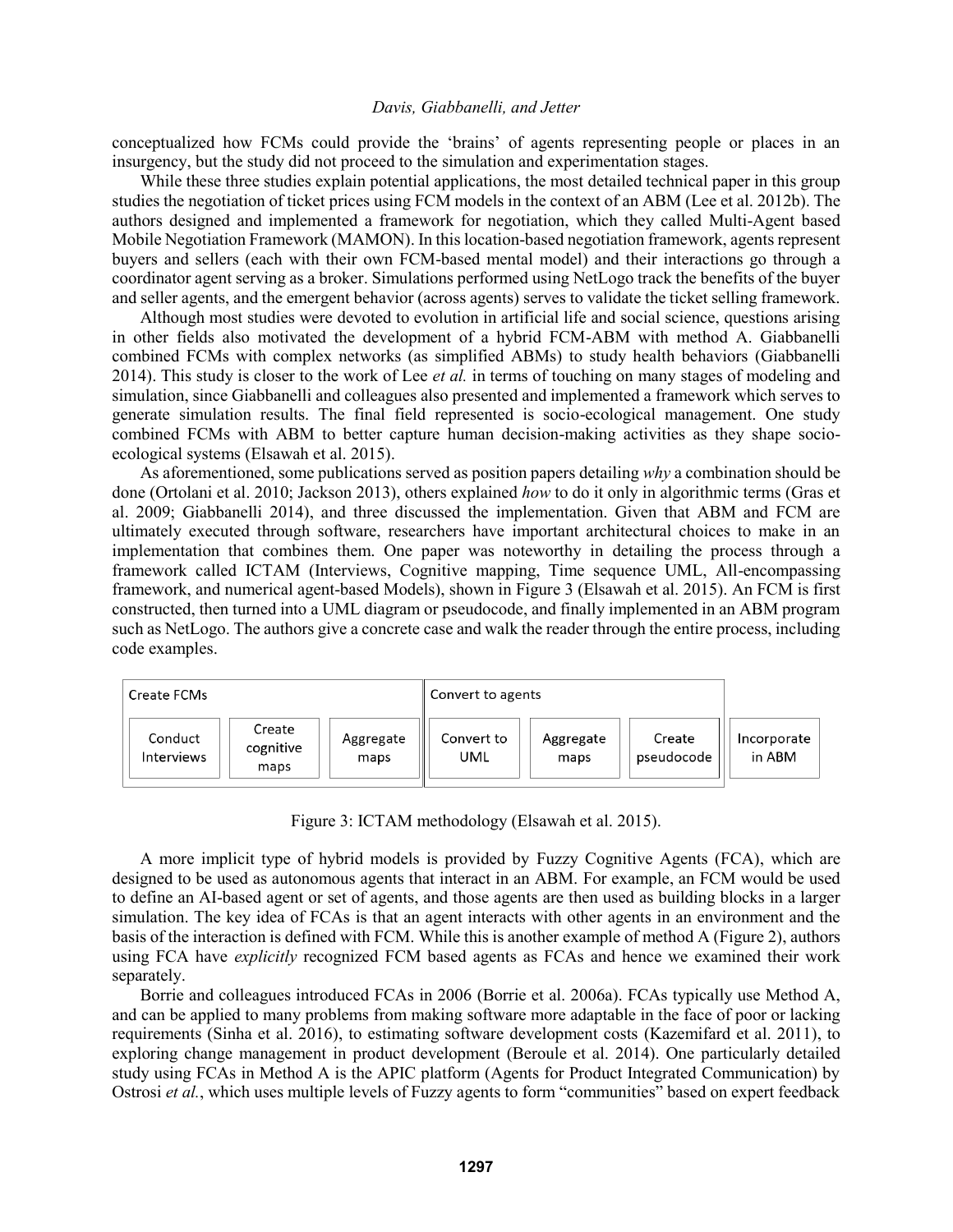(Ostrosi et al. 2012). Another example, with details on the architecture, includes the work of Borrie *et al.* following on their introduction of FCAs (Borrie et al. 2007). In this follow-up, the authors modeled electrical resource trading by defining agents in MATLAB, then used a commercial ABM software (JACK) to program their agents to work in an ABM (Borrie et al. 2006b). Their examples include methodology and code similar to the article by Elsawah *et al*. While FCAs typically employ Method A, they occasionally use Method B (discussed in the next subsection), for instance to model the spread of the Human Immunodeficiency Virus (HIV) across injection drug users (Mago et al. 2012).

Fougères *et al.* have provided several works on the methodology of FCAs. In their 2013 article, they reflected on what a fuzzy agent is and why it is relevant (Fougères et al. 2013). This article includes a pseudocode representation of the behavioral functions of a fuzzy agent, which can help researchers envision a system but does not detail which software solutions or implementations to use. Later works describe not only the methodology but also results in a product configuration example (Beroule et al. 2015) and again in the context of product design by an autonomous manufacturing team (Ostrosi et al. 2018). In the former, the authors create FCM-based agents that interact across different 'communities' representing different mind frames or sets of FCMs. In the latter, the authors focus on autonomous interdisciplinary teams whose interactions between members are modelled via fuzzy agents. Fougeres' recent work in the space of intelligent agents includes testing the concept of 'quantum agents', that is, agents that make decisions based on quantum computing theory (Fougères et al. 2016).

### **4.2.2 Method B: Macro to Micro**

The next two studies keep the ABM and FCM systems separate, allowing them to communicate through a software interface as shown in Figure 4. This is in line with MF III, where different methods are used in a two-step methodology (Balaban 2015). The first of these studies calls their architecture Fuzzy Agent Based Modelling (FABM) (Raoufi and Robertson2018). The authors seek to overcome the limitations of only using ABM to measure construction crew performance and motivation. FCM serves to equip agents with human-like subjective and behavioral rules in their interactions. This system uses a polyglot (i.e. multiple programming languages) architecture: the ABM system is built in AnyLogic, which runs on Java; the FCMbased agents are built with MATLAB; and AnyLogic provides the interface. The second paper with a similar architecture comes from the FP7 FUPOL Project (Aizstrauts et al. 2013), whose goal is to model complex outcomes in policy science (Ginters et al. 2013). The macro architecture is the same as Figure 4, but they use a service bus between the fuzzy platform (where agents are defined) and their modelling platform (which runs the simulations).



Figure 4: Generalized integration approach.

The final paper in this section is a capstone project that details a Java based system for ABM and proposes extensions to support FCM-based agents (Bahri 2018). This essentially would be a fully integrated system, where FCMs and ABMs can be defined together within the same Java based framework.

While papers in category A focus on the fusion of FCM and ABM, papers in category B (Aizstrauts et al. 2013; Raoufi and Robinson 2018; Elsawah et al. 2015) clearly separate FCM and ABM (Figures 3-4). They first define the macro model with their FCM, then use those results to inform the micro-ABM models.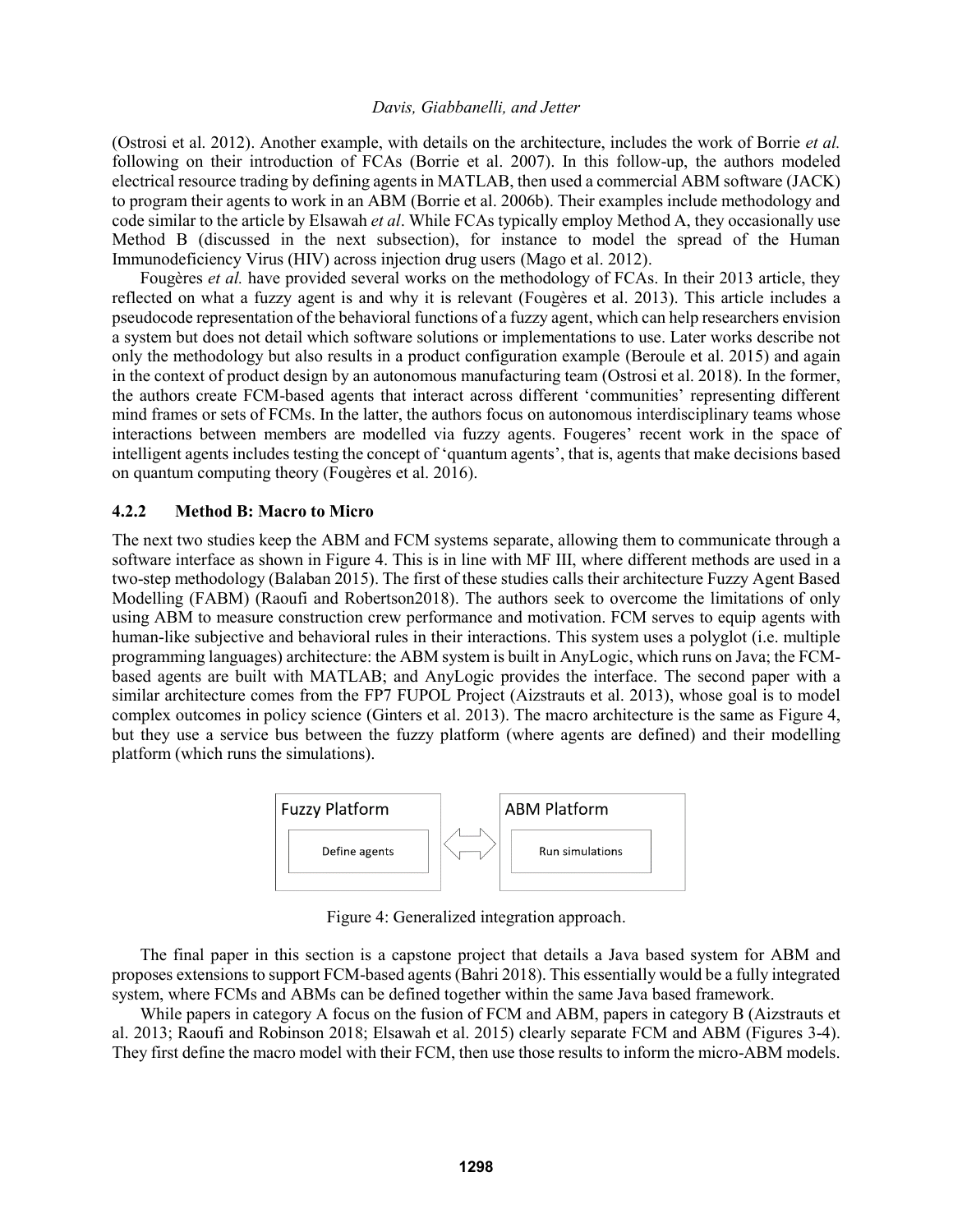# **4.2.3 Method C – Optimizing FCM with ABM**

As explained in subsection 4.2.1, method A ("FCMs in an ABM") is an intuitive approach to making agents more lifelike by giving them decision-making models that can include loops and uncertainty. Method C is the opposite: the agents are used to define and optimize FCMs. This is in line with MF IV, where data is exchanged between models, and the output of one affects the other (Balaban 2015). Our review identified only three studies employing method C. In one study ABMs are used to optimize FCMs using a methodology called Multiple Agent-based Knowledge Integration Mechanism (MAKIM) (Lee et al. 2012a). The method uses ABM through Particle Swarm Optimization (PSO) (Kennedy 1995) to optimize an FCM. The FCM is first created through expert interviews (as is most common), then the authors break its components down into agents. Lastly, these agents participate in PSO: the particles/agents interact with each other by moving towards locations in their environment where they can achieve the best personal fitness and thus the best causal relationship values for the FCM. If there is a location that can improve their fitness they continue, otherwise they stop moving around.

In a follow up study, the same team used a framework they called MACOM, which used FCM to model industrial marketing plans and ABM to hone their FCMs over simulated time. The authors observed that industrial marketing planning could be modeled using FCM, but the models needed to account for dynamic relationships as they change over time. Lee et al created a more accurate model by using an FCM to define the decision making process, and run the interaction of nodes through an ABM (defined in NetLogo) to add the dimension of time (Lee et al. 2013). The authors introduced the concept of a coordinator agent that manages time and sets up the simulation for each node agent which represents a node in the FCM.

# **4.3 Group 2 - Other Related Work**

Finally, several papers display a unique way of thinking about the intersection of these ABM and FCM, thus paving the way for innovative and relatively under-explored areas of research going forward.

A few of these studies apply FCM to create intelligent agents that interact with other entities in real or virtual systems. These range from bots used in ecommerce (Miao et al. 2002), to FCMs for agents in shared virtual worlds (Leong 2005), to individual robots in a swarm robotic system (Mendonça et al. 2017). The latter calls their system Dynamic FCM (DFCM) and observes the emergence of behavioral patterns among robots without using the framework of an ABM. While the authors do not go in depth on the techniques underlying the design and implementation of their system, the reader can get a glance at the mechanics through detailed data collected from their study.

Fogel argued that (emphasis added)*"for an organism, or any system, to be intelligent, it must make decisions [and] without the existence of a goal, decision making is pointless"* (Fogel 2006). Leong *et al.* echoed this observation noticing that, while goal variables can be identified in an FCM (e.g., using them as sinks from which no causal edges leave), there may be a need to define a system-wide goal or paradigm. This was particularly important in the authors' context of a virtual environment, as Non-Playable Characters of massive multiplayer online games (MMOG) must feature goal-oriented behaviors. The authors propose Fuzzy Cognitive Goal Nets (FCGN) to model the goals of the agent rather than letting emergence occur. The influence of this paper on the field is perhaps more at the conceptual level, since the authors exemplify the idea but provide neither code nor the use of an ABM software for testing.

In a completely different vein, (Karavas et al. 2015) uses FCMs to define agents in a closed system. Their energy management system consists of different agent-based components that use FCMs for flexible computational processing. While the study does not have emergence (normally produced by an ABM), it does use FCM-based agents interacting in a system. The authors' implementation relies on MATLAB.

# **5 DISCUSSION**

A panel at the 2018 Winter Simulation Conference recently explored hybrid simulation (Eldabi et al. 2018) as it pertains to three common approaches (discrete event simulation, system dynamics, agent based model)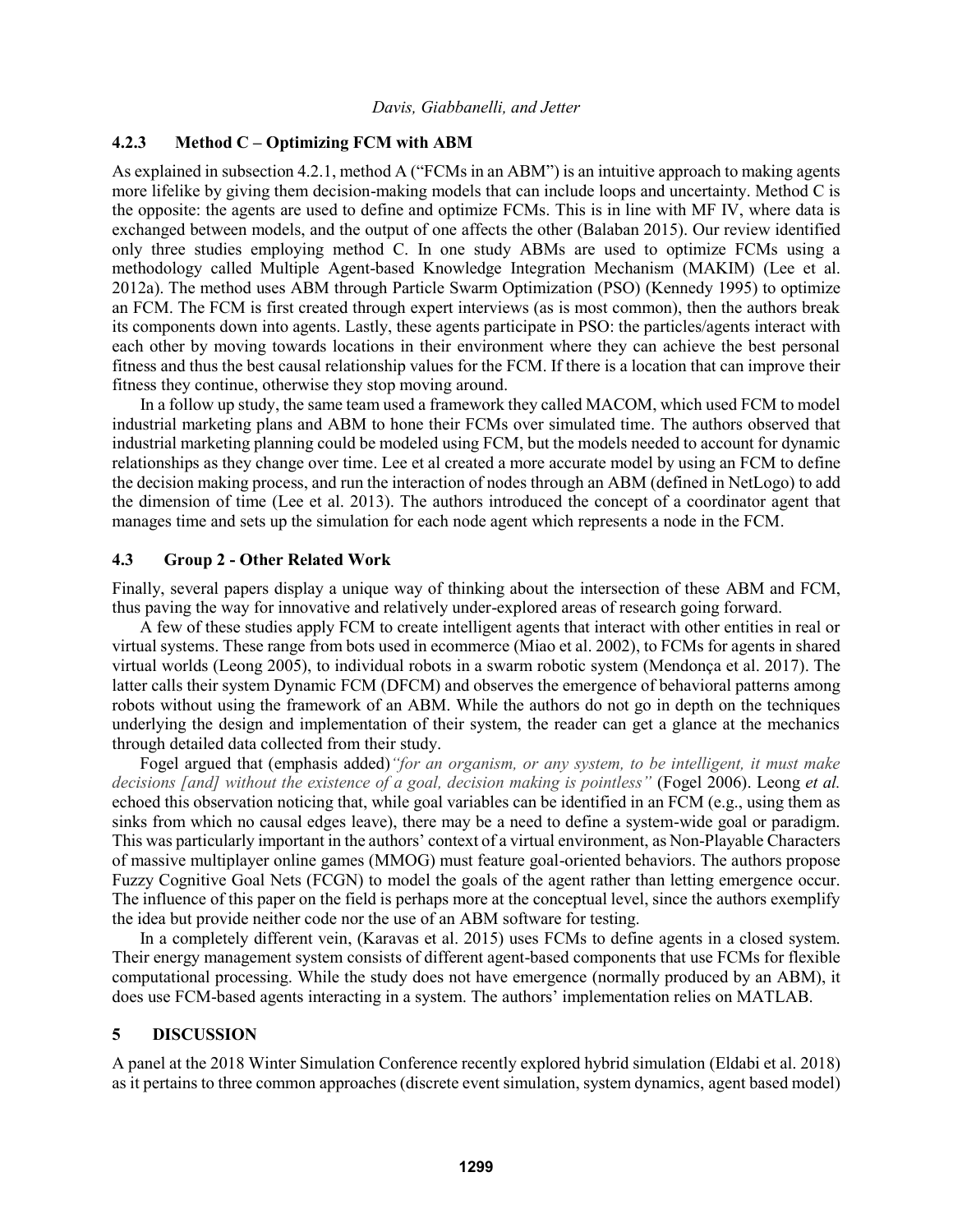and their four possible combinations (DES+SD, DES+ABM, SD+ABM, DES+SD+ABM). The combination of these four methods is also well documented in previous research (Chahal 2010; Borshchev 2013; Balaban 2015). Although Fuzzy Cognitive Mapping is an established tool for participatory modeling as documented in many reviews (Jetter 2006; Glykas 2010; Papageorgiou 2013; Felix et al. 2017), its absence from recent conversations on hybrid simulations may be explained by the relative paucity of works using FCM at the Winter Simulation Conference (Lavin et al. 2018) and the relatively recent interest in hybrid models employing FCM. Our review aims to address this gap by specifically investigating the intersection between ABM and FCM.

We have found that researchers combine FCM and ABM for several reasons. Firstly, FCM creates much better transparency into the cognitive model of an Agent in ABMs, and researchers have enclosed FCMs into ABMs in line with hybrid modeling MF VI. FCMs are also used to inform the creation of ABMs in line with MF III, where one methodology is used to inform another. Finally, we see FCM and ABM being used together in a data exchange between models as detailed in MF IV.

Our study is the first to review why previous works combine ABM with FCM and what types of architectures support their combination. From a search performed in April 2019, and without restricting the start date, we have found 31 publications which we organized depending on how FCM and ABM were used. The most prominent architecture was the use of FCMs as the "brains" of agents in ABMs where they can interact with each other and their environment. We noted that ABMs and FCMs can be found in many areas of research, with examples ranging from socio-environmental management to social studies and industrial applications.

Although Google Scholar is noted for being able to tap into the "grey literature", our study is limited using a single search engine and language (English). Publications in other languages or that are not indexed via Google Scholar may still be relevant to studying the confluence of ABM and FCM. In addition, we used a target set of search terms to find research where authors articulated the use of FCM and ABM. There may be articles in which the work is *functionally* equivalent to FCM and ABM without being named this way.

Our review revealed that researchers wishing to use ABM and FCM together will face a lack of software support. Many publications are position papers, and others do not detail or provide access to their implementation. This issue may be partially alleviated as we observe (Giabbanelli et al. 2019) newer works which offer an open-access implementation, but they have not been applied to sizeable projects or subjected to extensive usability testing. The technical complexity for combining ABM and FCM thus remains one of the key obstacles in the field. Combining the various open-source FCM and ABM programs to create a holistic tool could be a useful option to facilitate the integration of FCM and ABM going forward.

#### **6 CONCLUSION**

We have provided the first review of Fuzzy Cognitive Mapping and Agent-Based Modelling, demonstrating that using them together can create richer simulations of complex and fuzzy scenarios across a variety of disciplines. The ability for FCMs to represent loops and uncertainty in human decision-making helps create richer agents in ABM, while the ability to simulate dynamics through space and time adds useful dimensions with which to hone FCMs. Our work identified three major groups in previous research: papers explicitly combining FCM and ABM, research focused on Fuzzy Cognitive Agents, and works making an innovative use of one while alluding to the other.

# **REFERENCES**

Aizstrauts, A., E. Ginters, I. Lauberte, and M. A. P. Eroles. 2013. "Multi-level Architecture on Web Services Based Policy Domain Use Cases Simulator." in *Workshop on Enterprise and Organizational Modeling and Simulation*, edited by J. Barjis, A. Gupta, and A. Meshkat, 130-145. Berlin, Heidelberg, Springer

Alibage, A, Jetter, A., Aminpour, P., Gray, S., and S. Scyphers. 2018. "Exploratory Participatory Modelling with FCM to Overcome Uncertainty: Improving Safety Culture in Oil and Gas Operations." In *9th International Congress on Environmental Modelling and Software,* June 24-28*,* Fort Collins, Colorado, USA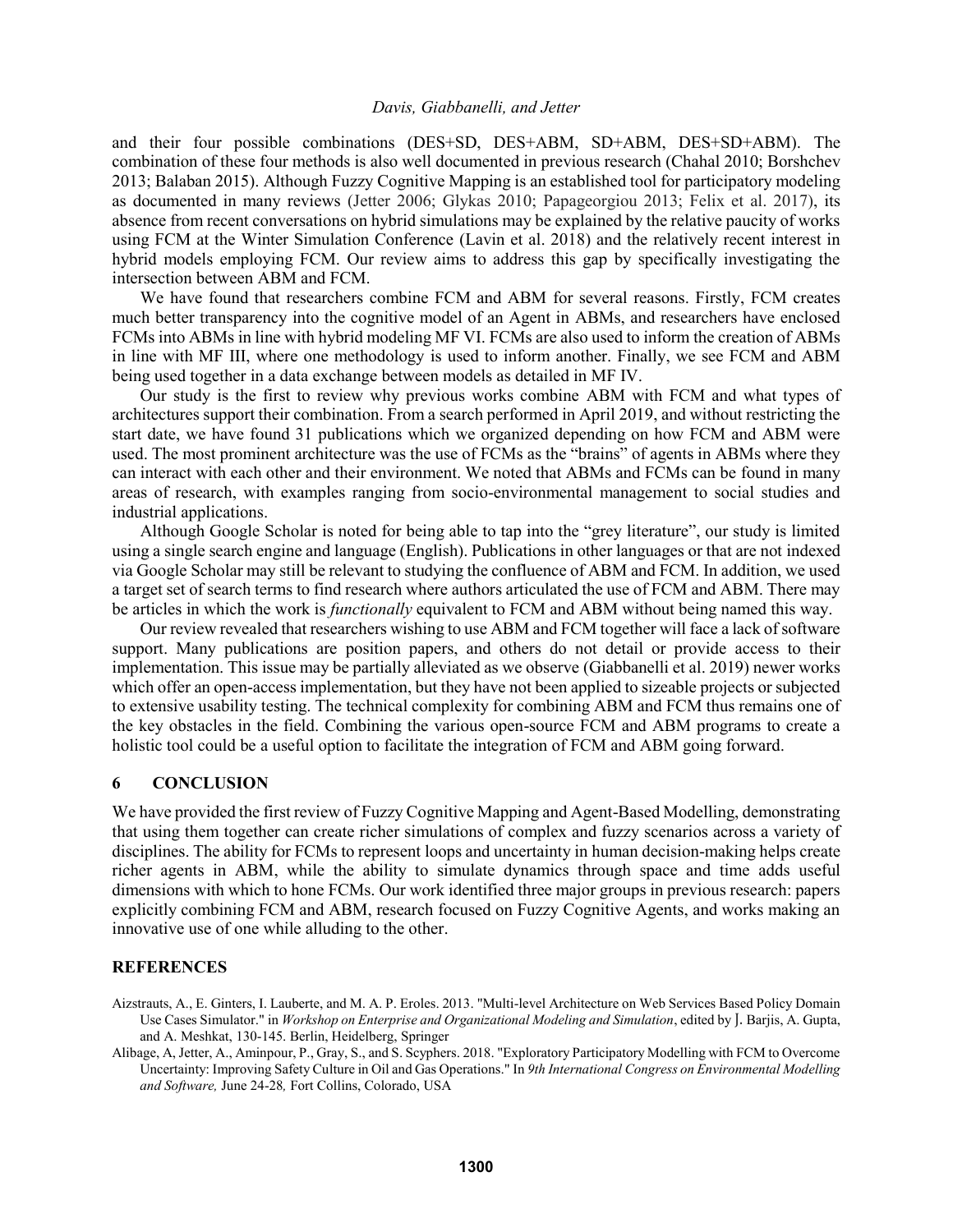- Alizadeh, Y., and A. Jetter. 2017. "Content Analysis Using Fuzzy Cognitive Map (FCM): A Guide to Capturing Causal Relationships from Secondary Sources of Data." In *Portland International Conference on Management of Engineering and Technology (PICMET,* July 23-29, Portland, OR, 1-11.
- Bahri, O. 2018. *Precision Agriculture: Modeling and Simulation*. Thesis, School of Science and Engineering, Al Akhawayn University, Ifran, Morocco. [http://www.aui.ma/sse-capstone-repository/pdf/spring-2018/PRECISION%20AGRICULTURE-](http://www.aui.ma/sse-capstone-repository/pdf/spring-2018/PRECISION%20AGRICULTURE-%20MODELING%20AND%20SIMULATION.pdf) [%20MODELING%20AND%20SIMULATION.pdf,](http://www.aui.ma/sse-capstone-repository/pdf/spring-2018/PRECISION%20AGRICULTURE-%20MODELING%20AND%20SIMULATION.pdf) accessed 16<sup>th</sup> August
- Balaban, M. A. 2014. "Toward a theory of multi-method modeling and simulation approach". *[Proceedings of the Winter Simulation](https://ieeexplore.ieee.org/xpl/conhome/7002492/proceeding)*  [Conference 2014,](https://ieeexplore.ieee.org/xpl/conhome/7002492/proceeding) December 7<sup>th</sup>-10<sup>th</sup>, Savanah, GA, USA
- Beroule, B., A. J. Fougères, & E. Ostrosi. 2015. "Agent-Based Product Configuration: Towards Generalized Consensus Seeking." *International Journal of Computer Science Issues (IJCSI),* 11(6): 1
- Beroule, B., A. J. Fougeres, & E. Ostrosi. 2014. "Engineering change management through consensus seeking by fuzzy agents." 2014 Second World Conference on Complex Systems (WCCS), Nov 10<sup>th</sup>-13<sup>th</sup>, Agadir, Morroco, 542-547.
- Bhagwat, P. C., A. Marcheselli, J. C. Richstein, E. J. Chappin, and L. J. De Vries. 2017. "An analysis of a forward capacity market with long-term contracts". *Energy policy*: 111(C), 255-267.
- Bien, Z. Z., and H. E. Lee. 2007. "Effective learning system techniques for human–robot interaction in service environment.". *Knowledge-Based Systems*: 20(5), 439-456.
- Borrie, D., and C.S. Özveren. 2007 "Realisation of Fuzzy Cognitive Agents in the Electrical Trading". *2007 42nd International*  Universities Power Engineering Conference, September 4<sup>th-6th</sup>, Brighton, UK, 1159-1163.
- Borrie, D., S. Isnandar, and C. S. Özveren. 2006a. "Simulation of Complex Environments: The Fuzzy Cognitive Agent." In Proceedings of the Sixth International Conference on Intelligent Systems Design and Applications (ISDA'06), October 16<sup>th</sup>-18th , 348-353
- Borrie, D., S. Isnandar, and C. S. Ozveren. 2006b. "The Use of Fuzzy Cognitive Agents to Simulate Trading Patterns."*Proceedings*  of the 41st International Universities Power Engineering Conference, September 6<sup>th</sup>-8<sup>th</sup>, 1077-1081.
- Borshchev, A. 2013. *The big book of simulation modeling: multimethod modeling with AnyLogic 6.* Chicago: AnyLogic North America.
- Chahal, K. 2010. "A generic framework for hybrid simulation in healthcare." *Doctoral dissertation, Brunel University School of Information Systems, Computing and Mathamatics*.
- Conte, R., B. Edmonds, S. Moss, and R. K. Sawyer. 2001. "Sociology and social theory in agent based social simulation: A symposium". *Computational & Mathematical Organization Theory*, 7(3): 183-205.
- Dejam, B. 2015. "Design and Simulation of RFID-Enabled Aircraft Reverse Logistics Network via Agent-Based Modeling". *Doctoral dissertation, Concordia University Montreal, Quebec, Canada.* Concordia University.
- Eldabi, T., S. Brailsford, A. Djanatliev, M. Kunc, N. Mustafee, and A. F. Osorio. 2018. "Hybrid simulation challenges and opportunities: a life-cycle approach". Winter Simulation Conference, December 9<sup>th</sup>-12<sup>th</sup>, Gothenburg, Sweden, 1500-1514.
- Elsawah, S., J. H. A. Guillaume, T. Filatovac, J. Rook, A. J. Jakeman. 2015. "A Methodology for Eliciting, Representing, and Analysing Stakeholder Knowledge for Decision Making on Complex Socio-Ecological Systems: From Cognitive Maps to Agent-Based Models". *Journal of Environmental Management*, 151(2015): 500-516.
- Epstein, J. M., and R. Axtell. 1996. *Growing artificial societies: social science from the bottom up.* Brookings Institution Press.
- Felix, G, G. Nápoles Ruiz, R. Falcon, W. Froelich, and K. Vanhoof. 2017. "A Review On Methods and Software for Fuzzy Cognitive Maps." *Artificial intelligence review*, (2017): 1-31
- Fogel, D.B. 2006. *Evolutionary Computation: Toward a New Philosophy of Machine Intelligence*, Volume 1. Hoboken NJ: Wiley & Sons.
- Fougères, A. J. 2013. "A Modelling Approach Based on Fuzzy Agents." *International Journal of Computer Science Issues (IJCSI)*, 9(6): 19.
- Fougères, A. J. 2016. "Towards Quantum Agents: The Superposition State Property." *International Journal of Computer Science Issues,* 13(5): 20.
- Ghaderi, S. F., A. Azadeh, B. P. Nokhandan, and E. Fathi. 2012. "Behavioral Simulation and Optimization of Generation Companies in Electricity Earkets by Fuzzy Cognitive Map". *Expert Systems with Applications,* 39(5): 4635-4646.
- Giabbanelli, P. J. 2014. "Computational Models of Chronic Diseases: Understanding and Leveraging Complexity". Doctoral dissertation, Science: Department of Biomedical Physiology and Kinesiology.
- Giabbanelli, P. J., Fattoruso, M., and Norman, M.L. 2019. "CoFluences: Simulating the Spread of Social Influences via a Hybrid Agent-Based/Fuzzy Cognitive Maps Architecture". In *Proceedings of the ACM SIGSIM Conference on Principles of Advanced*  Discrete Simulation. June 3<sup>rd</sup>-5<sup>th</sup>, Chicago, Illinois.
- Giabbanelli, P. J., S. A. Gray, and P. Aminpour. 2017. "Combining Fuzzy Cognitive Maps with Agent-Based Modeling: Frameworks and Pitfalls of a Powerful Hybrid Modeling Approach to Understand Human-Environment Interactions". *Environmental Modelling & Software,* 95: 320–325.
- Giabbanelli, P. J., A. A. Tawfik, and V. K. Gupta. 2019. "Learning Analytics to Support Teachers' Assessment of Problem Solving: A Novel Application for Machine Learning and Graph Algorithms". In *Utilizing Learning Analytics to Support Study Success*, 175-199
- Gilbert, N. 2008. *Agent-based models,* Newbury Park, California*.* Sage.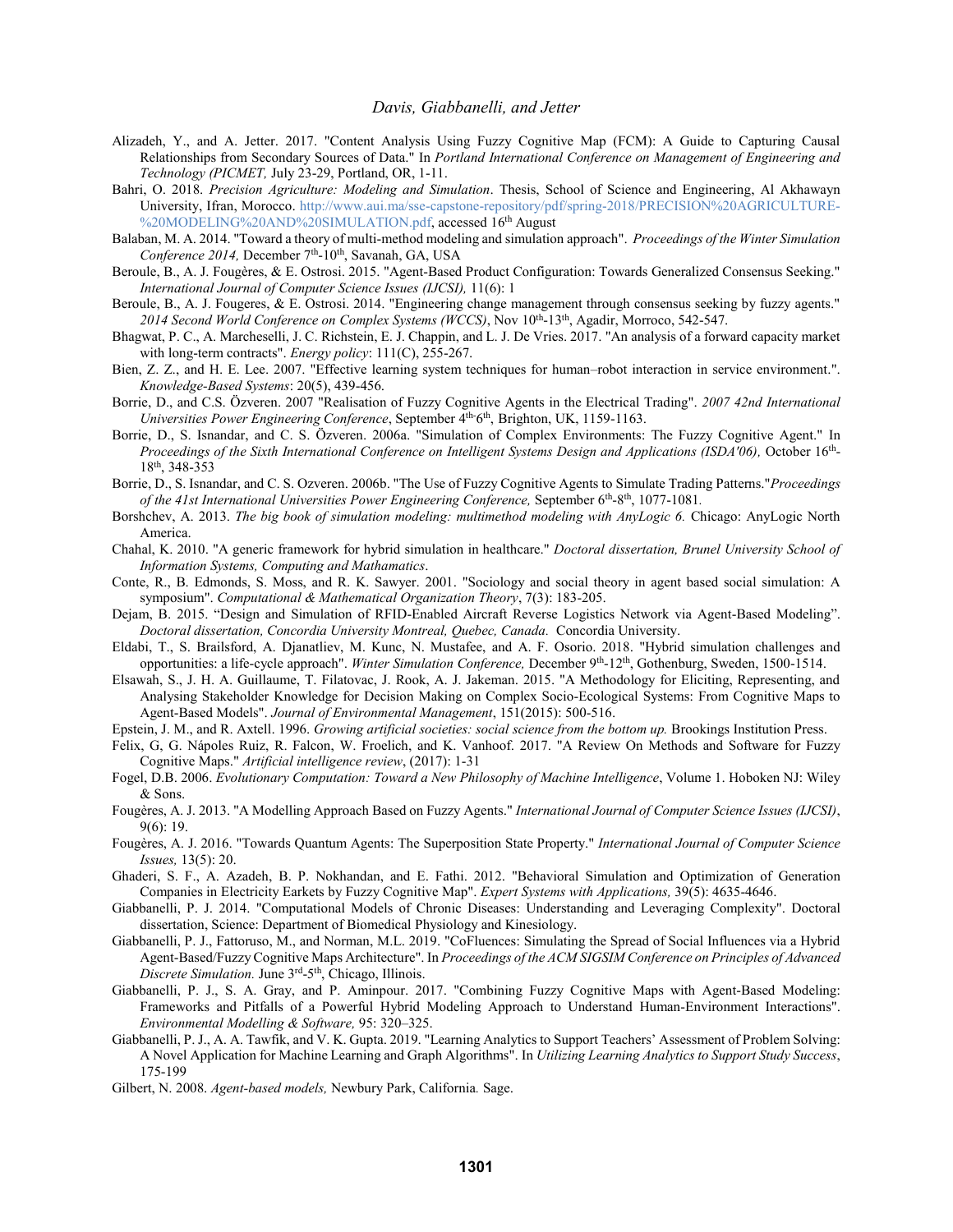- Ginters, E., A. Aizstrauts, D. Aizstrauta, I. Lauberte, M. Angel, P. Eroles, R. Buil, P. Sonntagbauer and S. Sonntagbauer. 2013. "FP7 FUPOL Project-Innovation In Policy Science." *CBU International Conference Proceedings.* Central Bohemia University, 231.
- Glykas, M. 2010. *Fuzzy cognitive maps: Advances in Theory, Methodologies, Tools and Applications.* Springer Science & Business Media.
- Goldstein, J. 1999. "Emergence as a Construct: History and Issues." *Emergence*, 1(1): 49-72.
- Gras, R., D. Devaurs, A. Wozniak, and A. Aspinall. 2009. "An Individual-Based Evolving Predator-Prey Ecosystem Simulation Using a Fuzzy Cognitive Map as the Behavior Model". *Artificial life*, 15(4): 423-463.
- Gray, S., A. Voinov, M. Paolisso, R. Jordan, T. BenDor, P. Bommel, P. Glynn, B. Hedelin, K. Hubacek, J. Introne, and N. Kolagani. 2018. "Purpose, Processes, Partnerships, and Products: Four Ps to Advance Participatory Socio‐Environmental Modeling". *Ecological applications*, 28(1): 46-61.
- Jackson, P. J. 2013. "A Framework for Software Modelling in Social Science Research". Doctoral Dissertation, Simon Fraser University.
- Jetter, A. J. 2006. "Fuzzy Cognitive Maps for Engineering and Technology Management: What Works in Practice?". In Proceedings of the 2006 Technology Management for the Global Future-PICMET 2006 Conference, July 8<sup>th</sup>-13<sup>th</sup>, Istanbul, Turkey, 498-512.
- Jetter, A. J., and K. Kok. 2014 "Fuzzy Cognitive Maps for Futures Studies—A Methodological Assessment of Concepts and Methods." *Futures.* 61(2014): 45-57.
- Jordan, R., S. Gray, M. Zellner, P. D. Glynn, A. Voinov, B. Hedelin, E. J. Sterling, K. Leong, L. S. Olabisi, K. Hubacek, and P. Bommel. 2018. "Twelve Questions for the Participatory Modeling Community". *Earth's Future,* 6(8): 1046-1057.
- Karavas, C. S., G. Kyriakarakos, K. G. Arvanitis, and G. Papadakis. 2015. "A Multi-Agent Decentralized Energy Management System Based on Distributed Intelligence for the Design and Control of Autonomous Polygeneration Microgrids". *Energy Conversion and Management*. 100(103): 166-179.
- Kazemifard, M., A. Zaeri, N. Ghasem-Aghaee, M. A. Nematbakhsh, and F. Mardukhi. 2011. "Fuzzy Emotional COCOMO II Software Cost Estimation (FECSCE) Using Multi-Agent Systems". *Applied Soft Computing*, 2(11): 2260-2270.
- Kennedy, J., R. Eberhart. 1995. "Particle Swarm Optimiztion." *Proceedings of IEEE International Conference on Neural Networks*, 4: 1942–1948.
- Khater, M., E. Salehi, and R. Gras. 2012 "The Emergence of New Genes in Ecosim and its Effect on Fitness". *Simulated Evolution*  and Learning: 9th International Conference, SEAL 2012, December 16<sup>th</sup>-19<sup>th</sup>, Hanoi, Vietnam, 52-61.
- Knight, C. J., D. J. Lloyd, and A. S. Penn, 2014. "Linear and Sigmoidal Fuzzy Cognitive Maps: An Analysis of Fixed Points". *Applied Soft Computing* 15(2014): 193-202.
- Kosko, B. 1986 "Fuzzy Cognitive Maps." *International Journal of Man-Machine Studies*, 24(1): 65-75.
- Kosuge, K., and Hirata, Y. 2004. "Human-Robot Interaction". *IEEE International Conference on Robotics and Biomimetics,*  August 22<sup>nd</sup>-26<sup>th</sup>, Shenyang, China
- Lavin, E. A., P. J. Giabbanelli, A. T. Stefanik, S. A. Gray, & R. Arlinghaus. 2018. "Should We Simulate Mental Models to Assess Whether they Agree?". *Proceedings of the Annual Simulation Symposiun*, April 15<sup>th</sup>-18<sup>th</sup>, Baltimore, Maryland, 6
- Lee, K. C., N. Lee, and H. Lee. 2012a. "Multi-Agent Knowledge Integration Mechanism Using Particle Swarm Optimization". *Technological Forecasting & Social Change*, 79(3): 469-484.
- Lee, K. C., H. Lee, and N. Lee. 2012b. "Agent Based Mobile Negotiation for Personalized Pricing of Last Minute Theatre Tickets". *Expert Systems With Applications*, 39(10): 9255-9263.
- Lee, K. C., H. Lee, N. Lee, and J. Lim. 2013. "An Agent-Based Fuzzy Cognitive Map Approach to the Strategic Marketing Planning for Industrial Firms". *Industrial Marketing Management*, 42(4): 552-563.
- Leong, P., and M. Chunyan. 2005. "Fuzzy Cognitive Agents in Shared Virtual Worlds". In *Proceedings of the 2005 International*  Conference on Cyberworlds (CW'05), November 23<sup>rd</sup>-25<sup>th</sup>, Singapore, 368-372.
- Mago, V. K., L. Bakker, E. I. Papageorgiou, A. Alimadad, P. Borwein, and V. Dabbaghian. 2012. "Fuzzy Cognitive Maps and Cellular Automata: An Evolutionary Approach for Social Systems Modelling". *Applied Soft Computing*. 12(12): 3771-3784.
- Mendonça, M., I. R. Chrun, F. Neves Jr, & L. V. Arruda. 2017. "A Cooperative Architecture for Swarm Robotic Based on Dynamic Fuzzy Cognitive Maps". *Engineering Applications of Artificial Intelligence*, 100(59): 122-132.
- Miao, C. Y., A. Goh, Y. Miao, and Z. H. Yang. 2002. "Agent that Models, Reasons and Makes Decisions." *Knowledge-Based Systems*, 3(15): 203-211.
- Muhammad, A., A. Jetter, and T. Daim. 2011. "Development of Fuzzy Cognitive Map (FCM) Based Scenarios for Wind Energy." *International Journal of Energy Sector Management*. 5(4): 564-584.
- Murungweni, C., M. van Wijk, J. Andersson, E. Smaling, and K. Giller. 2011. "Application of Fuzzy Cognitive Mapping in Livelihood Vulnerability". *Ecology and Society*. 16(4): 8.
- Mustafee, N., and J. H. Powell. 2018. "From Hybrid Simulation to Hybrid Systems Modelling". *Proceedings of the 2018 Winter*  Simulation Conference, December 9<sup>th</sup>-12<sup>th</sup>, Gothenburg, Sweden, 1430-1439.
- Nacházel, T. 2015. "Optimization of Decision-Making in Artificial Life". *2015 International Conference on Intelligent*  Environments, July 15<sup>th</sup>-17<sup>th</sup>, Prague, Czech Republic